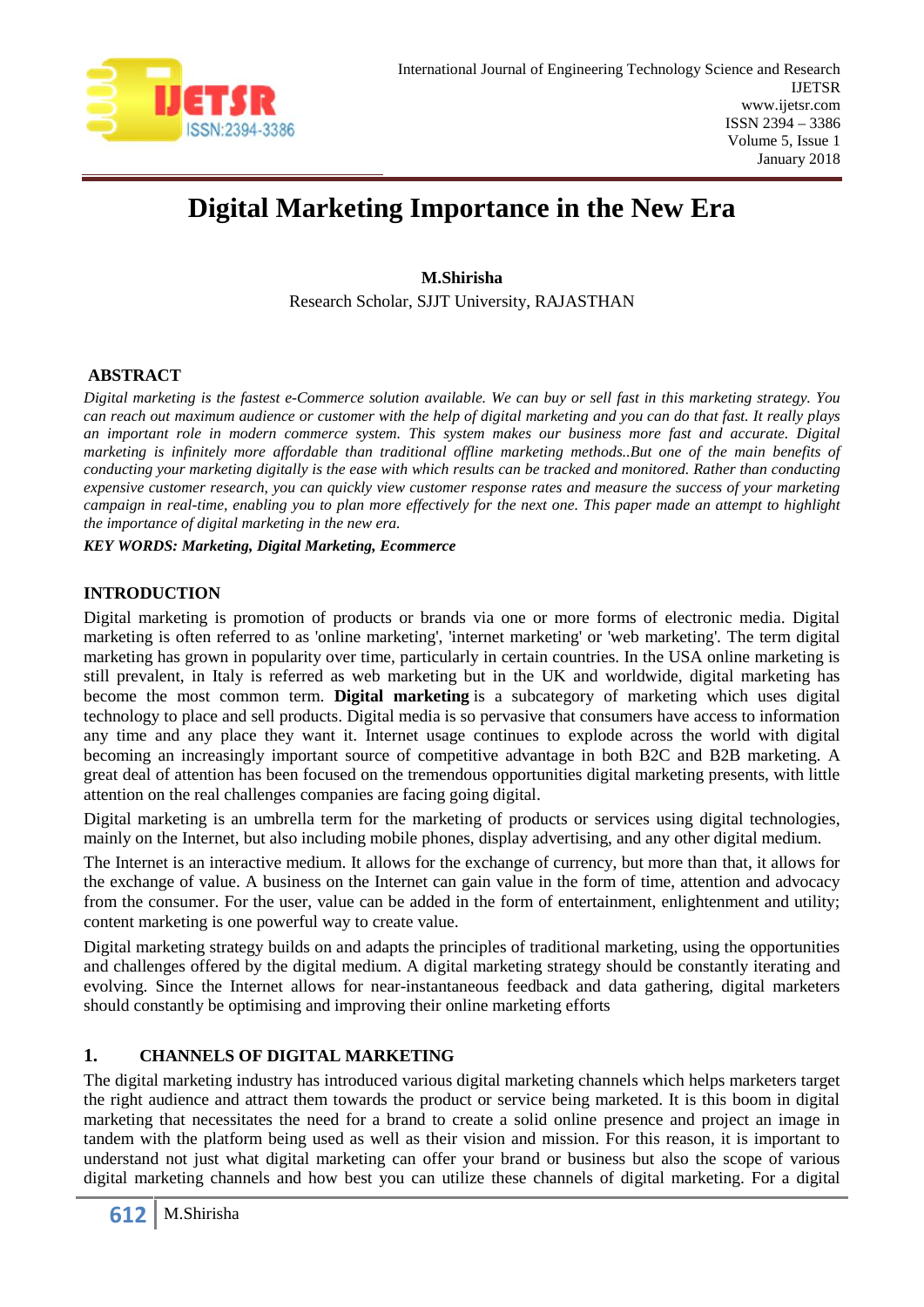

marketing campaign to be rock solid and perform as well as expected, it is important for you to recognize the digital marketing channels through which your brand or business needs to be marketed; for not every channel or digital marketing platform is relevant for businesses and brands across industries and markets. The right digital marketing channel for your brand or business also depends on your brand's business goals. If your goal is to generate leads for your business and you're a B2B brand, it makes more sense to use platforms that are business centric and have features that will help you generate leads.

## **1.1 EMAIL MARKETING**

Email marketing, as the name suggests, is a digital marketing channel which is used to market brands and businesses through emails. While email marketing runs the risk of emails getting into the Spam folder, it is still a powerful means of increasing visibility of your brand or business. Email marketing is used not just as a means of brand awareness, but also to generate leads, highlight product offers, send out newsletters, and so on.

## **1.2 SEARCH ENGINE MARKETING**

Search Engine Marketing or SEM covers the ground SEO ignores, paid traffic from search engines. With SEM you purchase advertisement space that appears on a user's SERP. The most common paid search platform is Google AdWords. Next, is Bing Ads.

The search engine charges a marketer a predetermined amount to display an advertisement in a number of places on a SERP generated from specific keywords or phrases. One example of SEM is pay-per-click advertising or PPC. PPC refers to a digital marketing method wherein search engines charge a company each time their advertisement is clicked.

Social media platforms began adopting PPC advertising in recent months. These ads show up in the news feeds of a company's target audience. This system is a great example of how the different types of digital marketing bleed into each other to form a complete digital marketing strategy. In this example, SEM overlaps with social media marketing.

## **1.3 AFFILIATE MARKETING**

Affiliate marketing refers to the process of paying for conversions. Think of it like hiring a sales person for your product or service. That affiliate earns a commission. You determine the rate for affiliate marketing. You only pay for conversions. This means there is no upfront cost to affiliate marketing. Many bloggers or e-commerce websites use affiliate marketing.

When you choose to use affiliate marketing ensure that all of your terms and boundaries are discussed beforehand. The affiliate represents your brand, so you want them to carry your brand's message close to them. Think about the kinds of words you want the affiliate to use. Of course, you need to make the deal work for the affiliate, too.

#### **1.4 INFLUENCER MARKETING**

Influencer marketing is among the newer types of digital marketing. Influencer marketing uses people with an enormous online reach considered experts by your target market to drive traffic and sales.

Influencer marketing is popular on social media channels like Instagram and Snap chat. Companies hire Instagramers with large followings to promote their brand by posting one or more photos with the product. Companies now engage in Instagram or Snap chat "takeovers" where the hired influence controls the company's social media platform for a given amount of time, most often a day. These social media takeovers drive the influencer's following to your social media channels increasing your new followers and unique views.

Always make sure to do your research on an influencer before you decide to do business with them. You might want to verify their Google analytics and make sure their following proves legitimate and not full of fake accounts.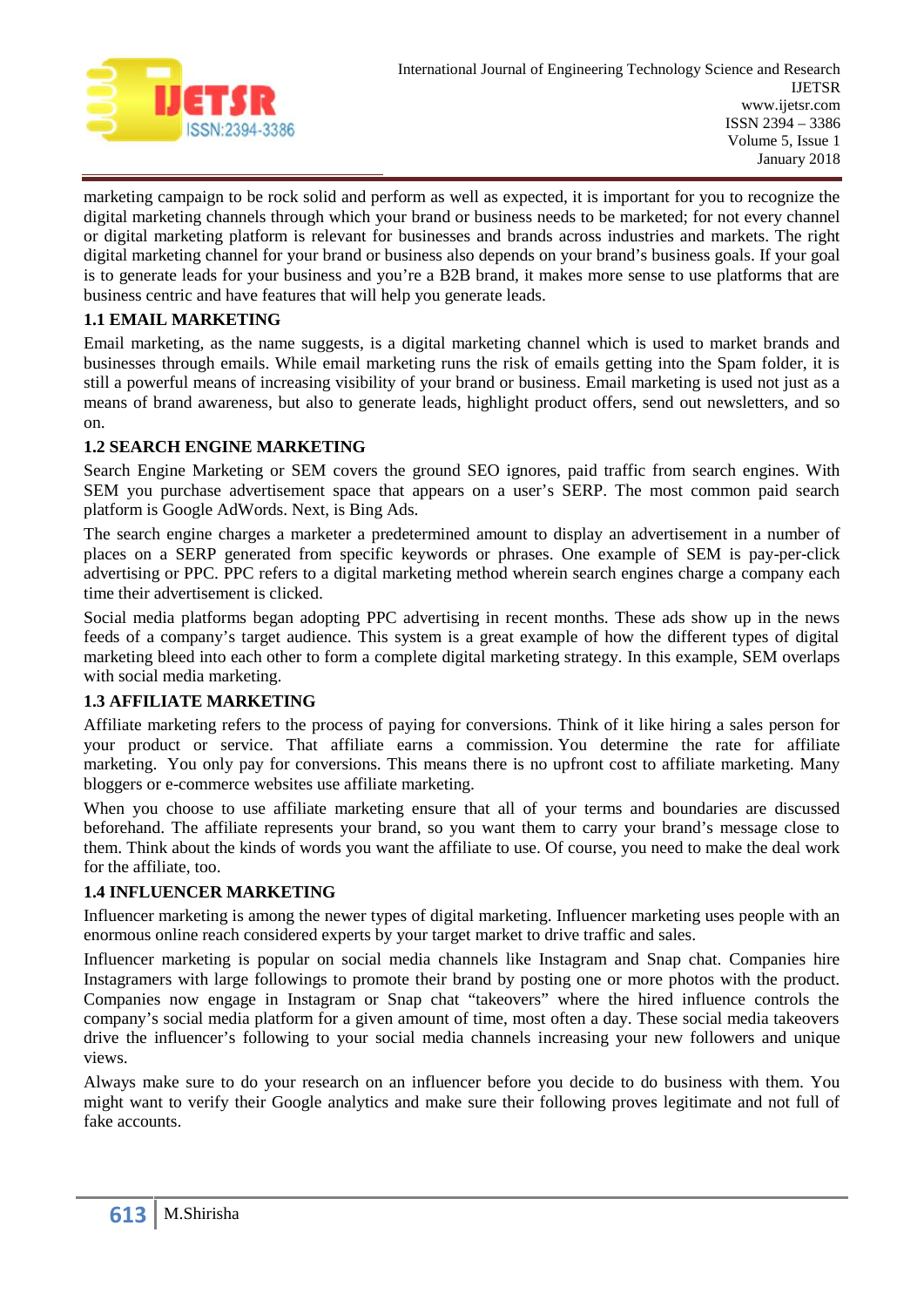

## **1.5 SOCIAL MEDIA MARKETING**

One of the most popular types of digital marketing is **social media marketing**. The rise of Face book, Twitter, LinkedIn, Instagram, YouTube and many other platforms has created a burgeoning marketplace where businesses can connect with audiences. As new platforms have appeared and evolved, each offers unique advantages brands can use to reach different markets. B2B businesses can benefit from using LinkedIn, while B2C businesses can choose from a range of platforms, depending on their audience preferences and the types of content they can produce.

## **1.6 PPC (PAY PER CLICK)**

Search, also known as PPC, is the management of paid adverts in the search results of a search engine. These paid adverts are typically placed above, or to the right of the 'organic' search results and can be quite cost effective. Paying per click means you only pay when a prospective customer clicks on your ad. You can control your cost by setting a daily budget of say  $\bigoplus$  per day.

## **1.7 ONLINE ADVERTISING**

Online advertising differs from PPC in that you are advertising on other peoples' websites. For instance, you may want to buy banner space on a specific website, and you would pay the website owner either based on the number of impressions, or the number of clicks the advert receives

#### **2. Some specific benefits of digital marketing include:**

1. **Cost-efficient:** You can easily plan a successful *online marketing strategy* within your budget by the use of digital marketing that offers an inexpensive technique in comparison to other advertising channels such as radio, TV and more. A well-planned and well-managed *digital marketing campaign* can reach a large audience at a lower cost than the traditional marketing methods.

2. **Better exposure:** Reach numerous prospects by switching to a *digital marketing campaign* within a small investment. Be found where your audiences are looking for you. You will notice long term results by using digital marketing.

3. **Save Time:** Digital marketing provides real time results within no time. Time is precious for all of us, so why waste even a Nano second. **Digital marketing** gives you an opportunity to see the number of visitors to your site, what is the conversion rate, what is the peak trading time, how many subscribers have added you in a day and more.

4. **Social currency:** Digital marketing gives you a chance to create *engaging campaigns* using different types of media. These campaigns can go viral on social platforms, passing on from one person to another, hence gaining social currency.

5. **Brand Building:** Brand building is what every business tries to accomplish and *digital marketing* helps develop your brand by promoting it on several platforms, the more viral your brand goes, the more reputation your brand will earn in the eyes of search engines as well as users.

## **3. Challenges facing digital marketers**

 Proliferation of digital channels. Consumers use multiple digital channels and a variety of devices that use different protocols, specifications and interfaces – and they interact with those devices in different ways and for different purposes.

 Intensifying competition. Digital channels are relatively cheap, compared with traditional media, making them within reach of practically every business of every size. As a result, it's becoming a lot harder to capture consumers' attention.

 Exploding data volumes. Consumers leave behind a huge trail of data in digital channels. It's extremely difficult to get a handle on all that data, as well as find the right data within exploding data volumes that can help you make the right decisions.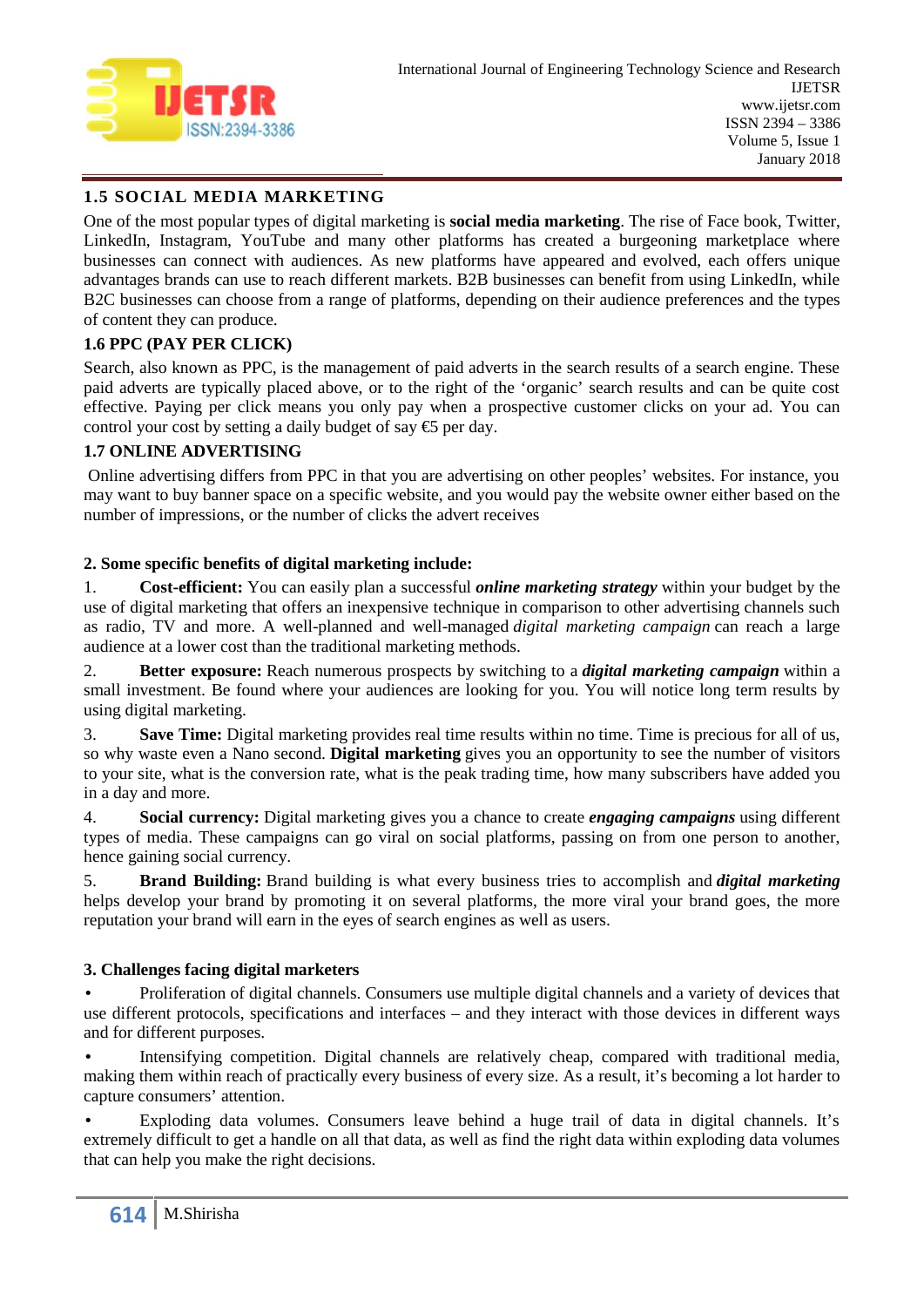

#### **ONLINE ADVERTISING: INDIAN PERSPECTIVES**

Online advertising is still in the embryonic stages in India, while in other parts of the world it has already taken deep roots. The share of India's online advertising in world pie is almost negligible. But developing countries like India; here Internet users are growing very rapidly, it has huge potential. India's leading advertisers are starting to advertise online, but at a very slow pace. Indian companies are also showing keen interest in promoting their products or services online. Currently finance sector is most dominating sector in online advertising and accounted about 40% of total online advertising in India. Some of the leading companies from this sector are HDFC, Citibank, SBI, and

UTI etc. FMCG goods have just started to come in led by companies like Hindustan Lever, Procter and Gamble etc. India is among the fastest growing economies of the world. Economic Survey of India has predicted that Indian Gross Domestic Product (GDP) will grow at a rate of 6 % in the financial year 2013-14. The growth that has occurred in India since the adoption of Industrial Policy of 1991 coupled with the recent economic recession in the developed western countries has made India one of the most sought after business destinations in the world.

Also, a large population with continuously increasing purchasing power has resulted in reaction of a stupendously huge and lucrative market. This augurs well for Indian Advertising Industry which is now looking at harnessing the benefits of internet to augment its growth. Total Online Advertising market of India was estimated at INR 785 crores for the financial year 2009-10 and is estimated to grow in the coming financial year. This amounts to a remarkable increase of approximately 26 % over the previous financial year. Display advertisements constitute a major portion of this revenue generation followed by text advertisements. Display advertisements contributed about INR 417 crores, whereas text advertisements about INR 368 crores, in the total revenues generated by the industry during the financial year 2009-10. Display advertisements are expected to post a growth of 30% in the financial year 2013-14 followed closely by text advertisements which are expected to grow at 26% during the same period. Still the size of internet advertising industry in India is miniscule when compared to developed western countries. Online advertising is among the most extensively talked about topic in the world of advertising. In Developed countries, online advertising has already become a big phenomenon and is attracting both the advertisers as well as the consumers owing to its plethora of advantages over traditional forms of advertising. Rupert Murdoch has famously said, "The Internet has been the most fundamental change during my lifetime and for hundreds of years." This statement coming from arguably the most influential persons of our time epitomizes the importance in the world of communication and media. Internet has changed the rules of the entire communication game. Online is the only place where the world wants to be and advertisers are no exception. The increasing predilection of the advertisers towards is not because of a rat-race, but due to multifarious advantages it provides over other forms of advertising. David Meerman Scott, Eminent Marketing Guru and famous speaker once said, "You can buy attention (advertising). You can beg for attention from the media (PR). You can bug people one at a time to get attention (sales). Or you can earn attention by creating something interesting and valuable and then publishing it online for free." David Meerman Scott, Eminent Marketing Guru and famous speaker. The claim about online advertising being completely free may be a little exaggerated; nevertheless, the cost-effectiveness of online advertising cannot be challenged. Online advertising methods are, arguably, leading to significant reductions in transactions costs between merchants and consumers. The methods enable merchants to deliver information that is targeted to those consumers who value the information the most and are most likely to act on it. David Evans in his research paper "The Online Advertising Industry: Economics, Evolution and Privacy" has mentioned that Online advertising accounts for almost 9 percent of all advertising in the United States. Online advertising started in United States in 1994 when Hot Wired, a web magazine, sold a banner ad to AT&T and displayed it on their web page. Origin of online advertising is a disputed topic amongst the scholars. Still, there is considerable research going on the topic in the developed countries like United States, but in India amount of research on advertising is exiguous. In India, there is little data available regarding the genesis and development of online advertising and there is almost no research being carried out regarding its future prospects at present . Although few industry specific studies are there, but there is no authentic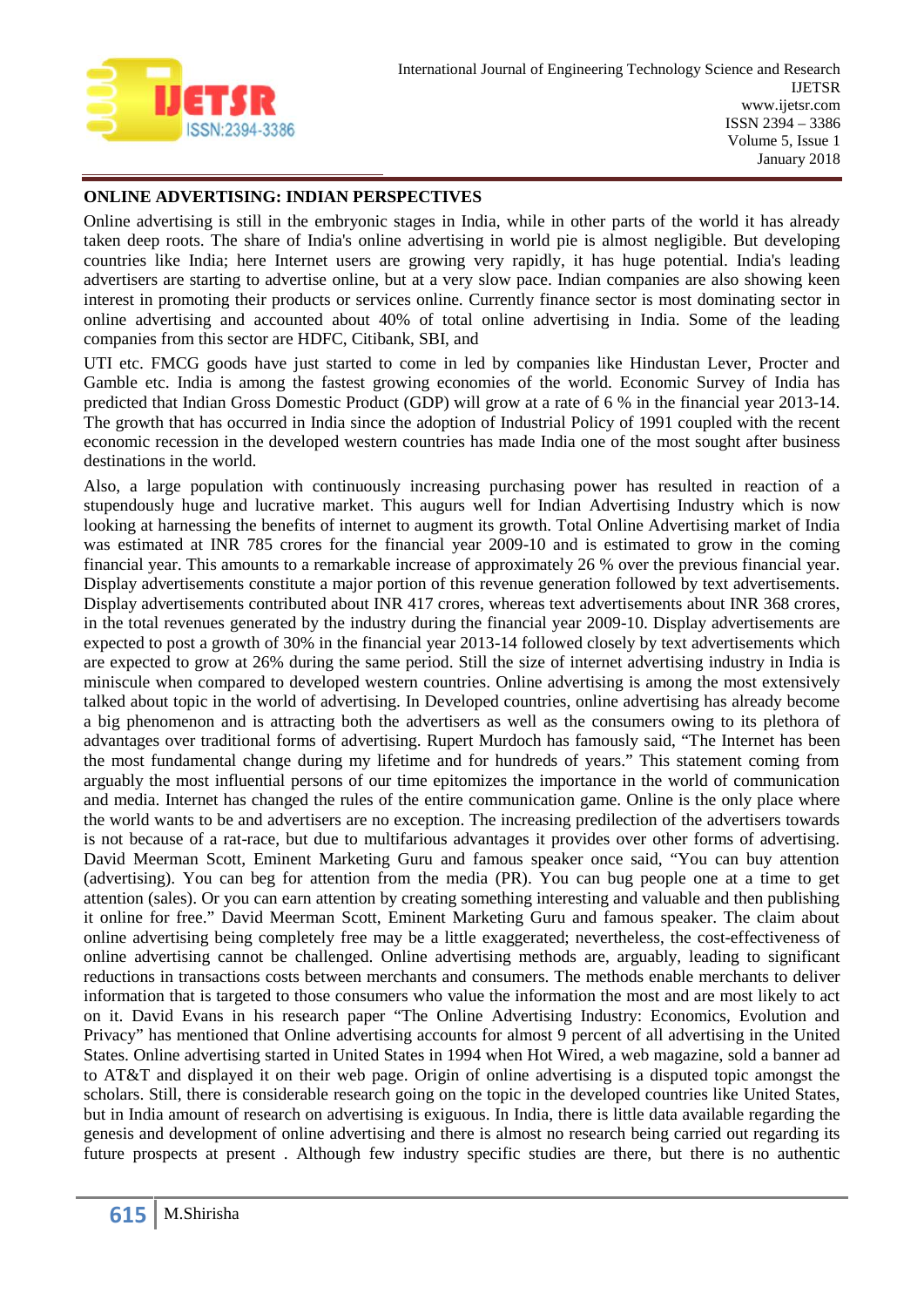

academic research available in the area in our country. Even in the context of the world, research in the field of online advertising started as late as towards the end of the twentieth century.

 Berthon, Pitt and Watson's article on online advertising published in the Journal of advertising Research is considered to be the first authentic research study in the field. In India, however, there is severe dearth of authentic scholarly articles on the topic.

#### **Reasons for the growth of online advertising in India**

- Advertisement can reach very large number of potential buyers globally.
- Web superiority over other advertising medium.
	- Web page can be updated any time and changes or corrections are painless.
	- Online advertisement works 24 hours a day, 7 days a week, 365 days a year.
	- In online advertisement specific interest groups or individuals can be targeted.
	- Online advertisement can effectively use the convergence of text, audio, graphics, and Animation.

 Online advertisements are cheaper in comparison to traditional advertisement. There is no printing costs, no postage costs etc.

#### **4. Three keys to digital marketing success**

What does it take to do digital marketing right? Here are three keys to digital marketing success:

- 1. Manage complex customer relationships across a variety of channels both digital and traditional.
- 2. Respond to and initiate dynamic customer interactions.
- 3. Extract value from big data to make better decisions faster.

#### **Conclusion**

The main purpose of data collection was to study the importance of digital marketing in the new era. What are the various problems faced by the Digital marketing. It also showed how the role of digital marketing helped in development of India. "The Role of digital marketing play vital role in business for growth. Because it's have less time and less amount do advertising through world. And also if any changes occurred in product we have to change easily and it create more awareness rather than traditional marketing .So it play major part in product awareness (i.e. especially in New product introducing).In this digital marketing we have to use so many types tools .so we lot of choices in digital marketing.

#### **References**

- 1. Brilliant Noise, (2012) Brilliant Model: the Loyalty Loop. [Online] Available at: ttp://brilliantnoise.com/brilliant model-the-loyalty-loop/#more-3873 [Accessed 28 August 2013].
- 2. Cendrowski, S., (2012) Nike's new marketing mojo. [Online]
- 3. Kotler, http://management.fortune.cnn.com/2012/02/13/nike-digital-marketing/ [Accessed 8 August P., (2012) What is marketing? [Online]
- 4. Gupta Om 2005 Advertising in India: Trends and impact Gyan Publishing House
- 5. Internet for Rural India (2009) A report published by Internet and Mobile Association of India.
- 6. Internet Advertisements (2010) A report published by Internet and Mobile Association of India.
- 7. G. T. Waghmare, 2012). E-commerce; A Business Review and Future Prospects in Indian Business. Internet Marketing in India. Indian Streams Research Journal, vol. 2, no. IV, (pp. 1-4.
- 8. Gangeshwer, D. K.(2013). E-Commerce or Internet Marketing: A Business Review from Indian Context" , International Journal of u-and e-Service, Science and Technology Vol.6, No.6, pp.187-194
- 9. Krishnamurthy, S. (2006). Introducing E-MARKPLAN: A practical methodology to plan e-marketing activities.Business Horizons. 49(1), 49, 51, 60.
- 10. Gurau, C. (2008).Integrated online marketing communication: implementation and management,Journal of Communication Management, vol. 12 no. 2, pp. 169-184